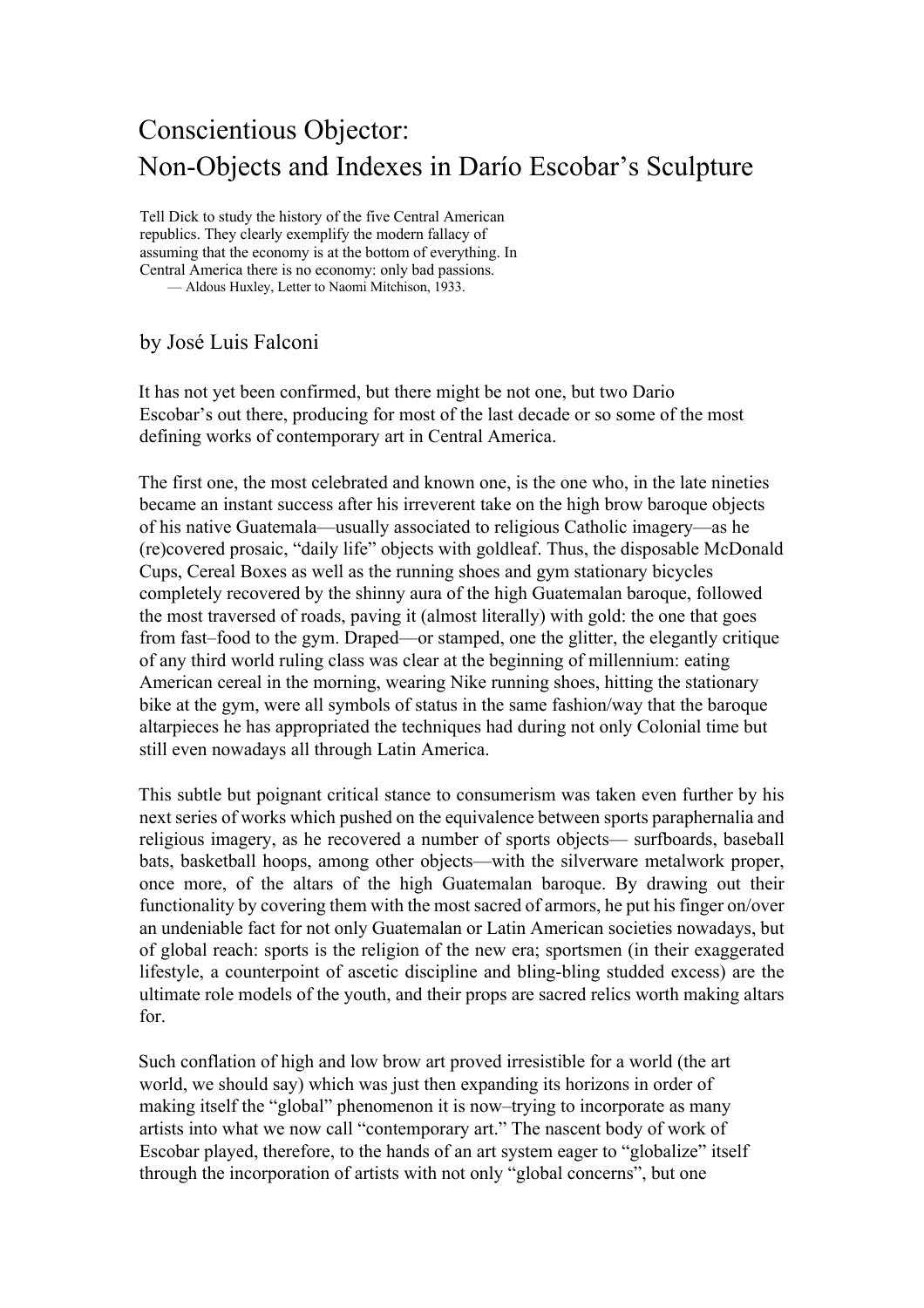who were capable of presenting them by using the same contemporary syntax, sort to speak, while bringing to the table a local vernacular, appropriated for the occasion –especially when such operation came from artists at the fringes of the global economical system, such as Escobar did.

If Central America, as the epigraph by Aldous Huxley that precedes this text points out, has been always seen as a place "outside" the economical system, then the more reason there was to champion (and treasure) the small tokens of contemporariness that even such remote regions were capable of producing. In other words: these Escobar's works implied by themselves a conflation/cancelation of the critical distance between themodern and pre-modern in the same way "maquilas" did it: their raw material (i.e. themes) were local, but the design and style were "Western".

Mesmerized by the fact that the once closed world opened up all the suddenly and welcomed them with open arms, the artists of the Escobar's generation didn't notice –for a while, at least –the way in which a new type of pigeonholing started to develop –one which became so entrenched with years that is still nowadays very much at play. And the problem with this new type of pigeonholing, as it became more apparent with time, is that it was not a degeneration or error of the "global", but actually a function of the way in which "global art" was established –a feature inherent to the system itself.

In order to understand how and why such typecasting was not a deviation but a reasonable consequence of the model, we need to remember the way the scaffolding of the "global" was erected as the final/ultimate horizon in the region and the hegemonic order. In other words, it implies to understand how the furthering of the "global" was done by incorporating new thematic and contexts of different places and traditions at the expense of them surrendering other types of expressive possibilities or even techniques that they might have had or favored. As any system, the global art system one required to have only one coordinating set of rules (one lingua-franca) under which the newfound objects, themes, artists could circulate. The acceptance of only one set of values over a number of other competing ones, naturally implied a homogenization of the kind of objects and artists that could be circulated across borders. In order for the world art world to be global, the globe itself needed a little flattening, and such little flattening was done at the expense of several the national or regional narratives and the obliteration of any artistic tradition which could not be align with the major currents championed from the metropolis.

Case and point: by the time the latest "global" impulse first arrived to the shores of Latin America in the mid to late nineties, the hegemonic narrative that articulated the way in which the region understood and organized its own cultural production was one predicated on the critical difference that the region's identity had with its European and Anglo-American counterparts. If on the whole we,

Latin Americans, were part of the "West" (whatever that could mean), we were different enough to claim that "our tradition" was organized under a different set of values,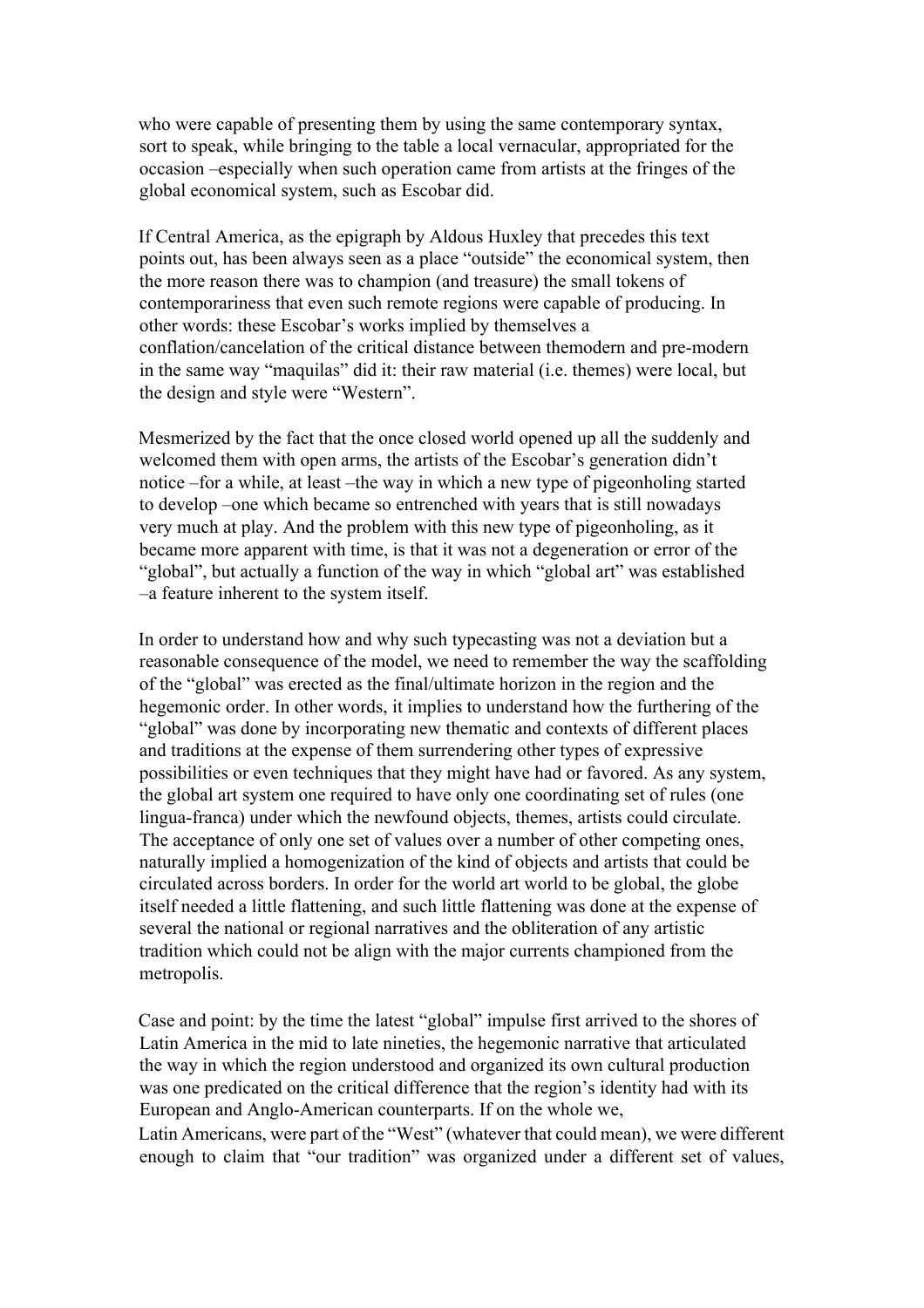critically different from those espoused and promoted in Europe. The central reason tantamount to such difference: modernity. Heirs of minor gods (Portugal and Spain) within the European pantheon of nations, Latin American were hardly Western because they were dubiously Modern.

Thus, as the "celebration" (sic) for the five hundred years of the "discovery" of the continent in 1992 rolled in, Latin America was deeply set in a cultural paradigm which made its subaltern position within the West, the crucial mark of its cultural independence/autonomy forwhich what was stressed were their differences. Situated as the very limits of the West itself, Latin America played faithfully the role of its (deformed)inversed mirror: if the West was rational, Latin America was naturally irrational; if the West was industrialized and materialistic, Latin America was earthy and mystical. In the binary reduction between the Modern West and its uncivilized outskirts, Latin America served (proudly) as the ultimate frontier space: the locus of the West's dreams (both, grandiose and disastrous),

the place where the most farfetched dreams were actually naturalized, the place where even the craziest metaphors became concretized. The most celebrated and perdurable one of these formulas was, no doubt, the one proposed by Cuban writer Alejandro Carpentier by which Latin Americans were naturally that which Europeans had dreamed off and therefore were constitutive better than them: if it took centuries to Europeans to dream up the Surrealist deliriums, Latin Americanwere naturally, at the avant-garde because we were ontologically surrealists.That is how the sub-continent, all the sudden, ended up living in a

"magical realist" realm.

This is not the place for a detailed reconstruction of/on how this self fashioning came to be the hegemonic version of what Latin America was–i.e. the way in which it understood itself culturally for over fifty years—what is important to understand is that, at its core, the "magical realist" definition, which by the late nineties felt so restrictive in its modernist militancy, and unfair in its provincialism, was at some point the most effective way of linking Latin America with the Western canon. Carpentier's formula was powerful because it managed to transform the backwardness and belatedness of the region into an asset: it implied one of the first effective declarations of independence from the European mold because it proposed a particular positioning in relation to such tradition. Because we could not make the case to be part of the foundations of such tradition –how could we!—we were inserted at the other end, at the one of their ultimate dreams and desires. In fact, if by the mid nineties, the formula felt too modernist and old it was because it was, alas, old and modernist.

Thus, to one to become part of the hegemonic global discourse, and latch their wagon to the engine of "contemporariness" (that is, of recognition, biennales, symposia, colloquia and retrospectives across the globe), young artists started to produce works in the discourses and currents championed by what trendy in Berlin, London or New York, but critics and art histories started to revise national histories to make them to centered not on the differences but on the similarities with the hegemonic Western canon.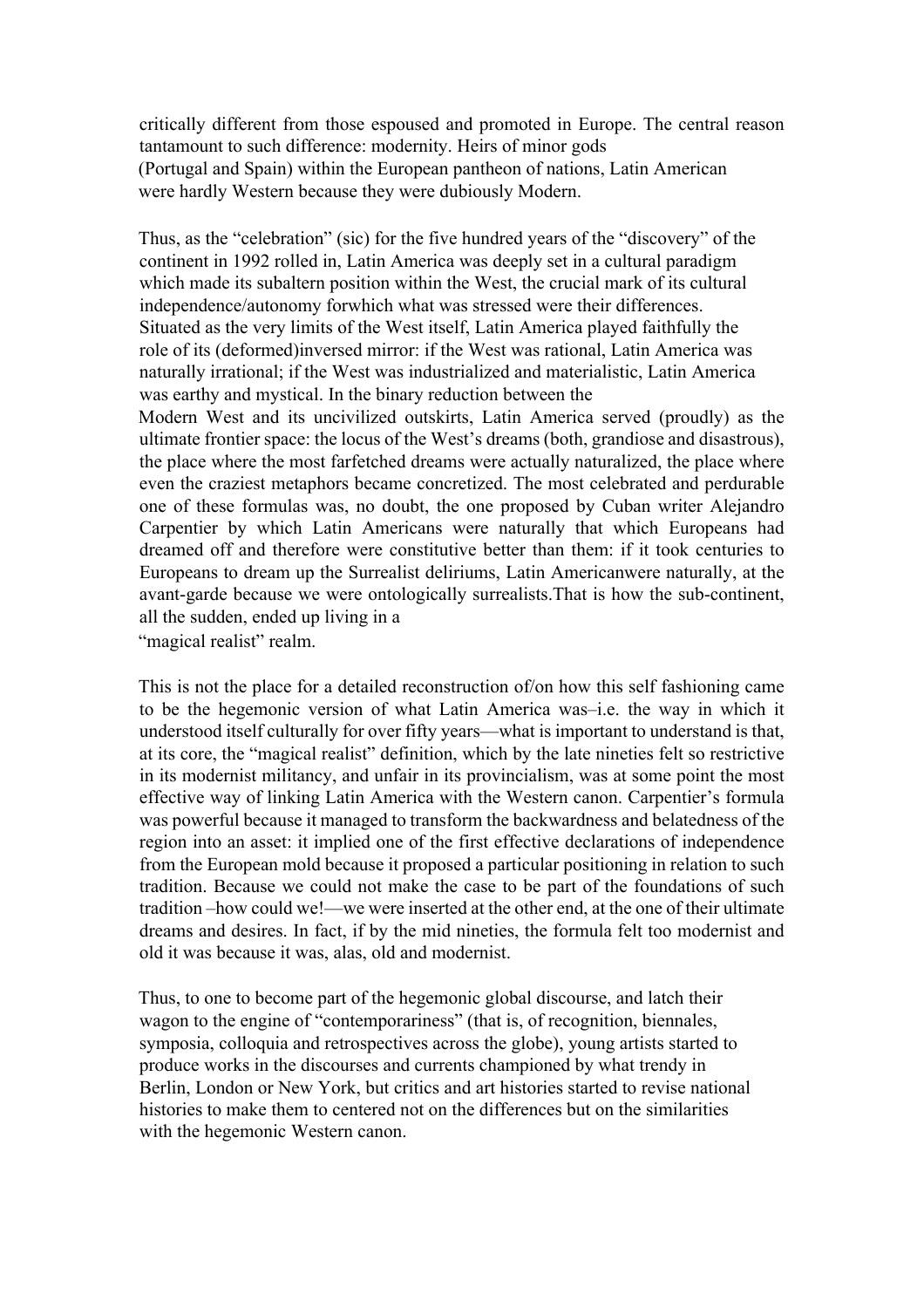The problem with some Identitarian dilemmas proper to our corner of the periphery is that they are as perpetual as they are nonexistent. That is: one cannot overcome them because it is precisely in one's effort that suddenly they are substantiated and appear appallingly concrete.

Unfortunately, even if poorly understood, their recurrence is not simply a mere problem of semantics, and thus, because engaging in their dissolution is both futile and counterproductive (as they come to being only when one is trying to dismantle them), a better way to deal with them might start by gauging the pervasiveness of a number of seemingly insurmountable false dichotomies.

Indeed, anyone who has ventured into the handful of roads that a few (historically based) academic disciplines have forged in an effort to reduce the critical gap between the margins of civilization to the cultural metropolis, knows that the cumbersomeness of its routes is almost entirely caused by falling into, over and over, the same false leads produced by the same recurrent false dichotomies it has tried to bulldoze over and over. It is a maddening trail: Just as one thinks they are "solved" and behind us, they reappear in the horizon, disguised with the flashiest newest costume of the time.

Judging from the place were these roads have inexorably lead us—a dubious "inclusion"at the expense of "exoticization"—one can not help wonder if the whole endeavor is flawed due to the very terrain that they try to cover. It might just be that the inherent shortcomings of these enterprises stem from the simple (but devastating) fact that the peripheral condition is actually logically defined as an endless trapping in a fog of recurrent dilemmas—as a chronic condition which is paradoxically reinforced by some of the most genuine efforts to overcome its limitations. A critical examination of where we stand will reveal to us how dubious it is to declare that "Latin America" (sic) has gained any terrain (aka "made any progress") since the first (and still unpaved) roads for inclusion were forged in order to wedge in some of the most relevant Latin American artistic production (mostly coming from the literary field) into the Western Canon in the 1950s. The whole thing might just be a non–starter

For such reasons, we shouldn't be surprised to recognize the same structural flaws in the latest "autobahn to the metropolis" produced by the Art Historians of the American academic establishment circa 2000 ac. Unveiled with unrivaled bombastic fanfare and in the slickest of styles (after all, false dichotomies have, by definition, the trendiest of appearances), this new route of inclusion into the Western canon not only promised fast lane access, but valet parking at the door of each of the most important museums and collections in the United States. And so, for almost a decade already, one only needed to follow the party trail, one cocktail reception after the other, to be reassured that we were (definitely, finally, inexorably!) in. By all measures, and according to all the reports, we had arrived.

But, amid all the celebration, the question we sort of forgot to ask is: where exactly had we arrived and under what conditions had we been admitted? No bad faith is to blame for such obliviousness. The fact that we came in our own limos, driven by our own drivers, and that we were able to meet the strict clothing etiquette made it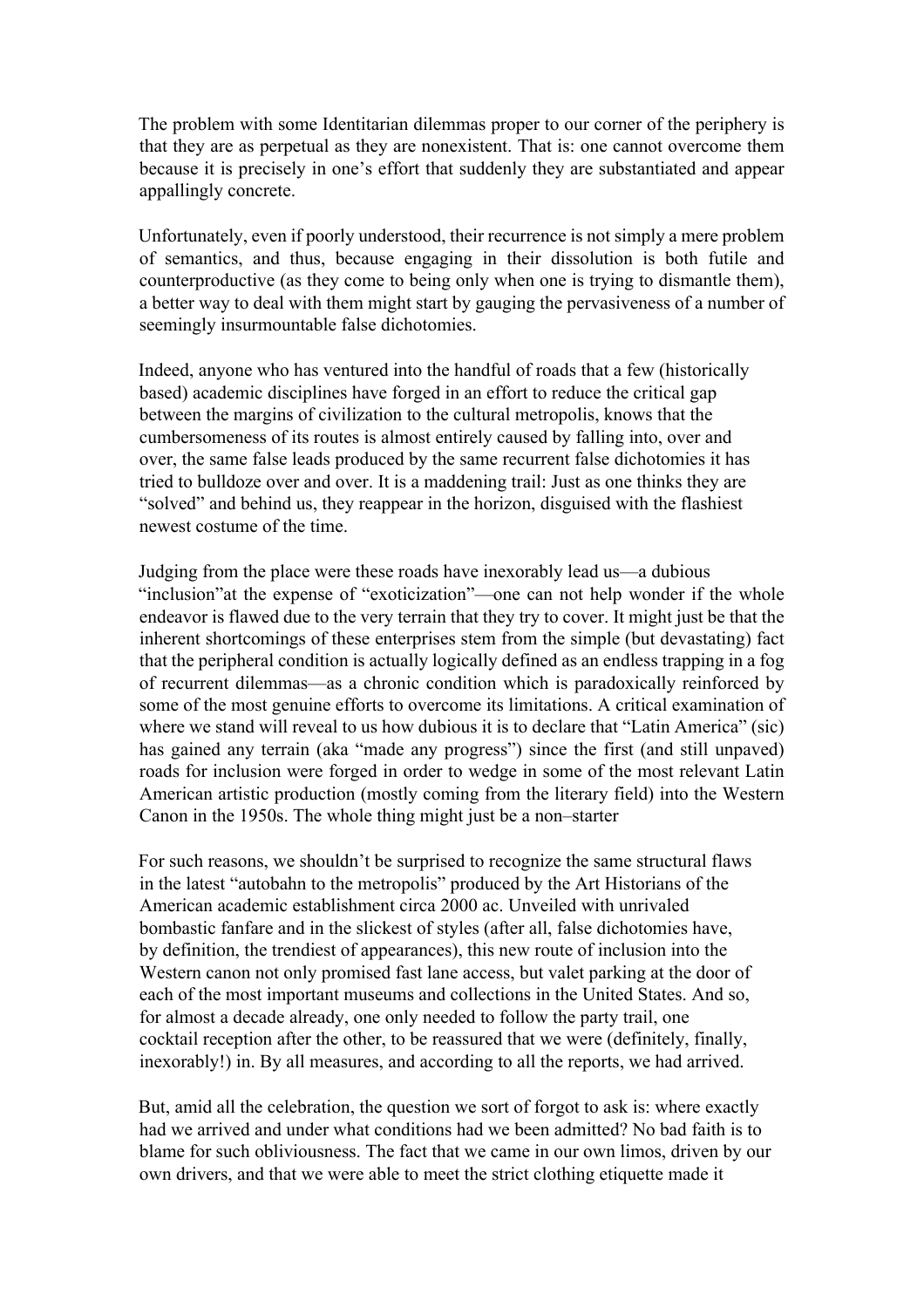almost inappropriate to inquire about the criteria for the invitation— it would have sounded as if we had a chip on our shoulders, wouldn't it?

After so many decades of just window-shopping museum collections, it is understandable to have been so overtly excited at the prospect of having our "own local narratives" mingling and circulating among those we have learned to admire and recognize as the most fundamental in the fabled saga of Western art. For the first time we were capable of adding a stable cast of characters to a soap opera known as modernity—a program that we know is in serious need of a new script or soon will be a series of tired reruns, but which nonetheless remains the biggest show on the Western marquee.

No doubt we needed to celebrate till we dropped. After all, we didn't need to drive anywhere else, to a suburb on the wrong side of the tracks, once the party was over. We were home. Somehow, our status had changed. And that meant that, finally, for the very first time we were going to move away from merely pointing out incidental biographical trivia of some recognized figures of the avant–garde—the already classic, "You know Roberto Matta was actually Chilean?" inevitably followed by, "and did you know Rachel Welch is Bolivian?"—to truly inscribe a handful of names in the main plot history of the Western canon.

It is in this context that Latin American art achieves its golden status—with a new list of a–listers was almost entirely drafted from the Brazilian and Venezuelan post–war schools, which replaced, the perennial Mexicans (the big three of muralism plus the token woman, Frida Kahlo) and the token tropical specimen, the Cuban Lam. And just as Venezuelan Kineticism and Brazilian Concretism and Neo Concretism became the new hegemonic case studies for the region, Helio Oiticica and Gertrude Goldsmitdt (Gego) replaced Diego Rivera and Frida Kahlo as our stellar power couple.

But as this first decade of the new century draws to a close, and the hangover symptoms of a ten year continuous party start to become unbearable for some of us, one starts to wonder where this latest inclusion, despite the form letter in which it was announced, has actually lead us. Have we actually lost the "asterisk" completely or is the valet parking still secretly leaving our car at the handicap spot while we are drinking at the museum gala? And the problem with this is that by simply airing these doubts one is taken as a paranoid party–buster: to even think about it is taken as an unequivocal sign of the provincialism that this effort towards inclusion has tried so hard to overcome.

But just as not being paranoid does not guarantee that one is not being followed, to simply decide not to see certain things does not guarantee they are not there any more. And judging by the dense fog of false dichotomies that are driving some of the allegedly "outstanding achievements" in the Latin Americanist art historical academic circles and the (in)existential dilemmas in which much of the life and work of young contemporary artists are wasting away, the easy dismissal of any skeptical stance might not only be the real emblem of provincialism but, most profoundly, the clearest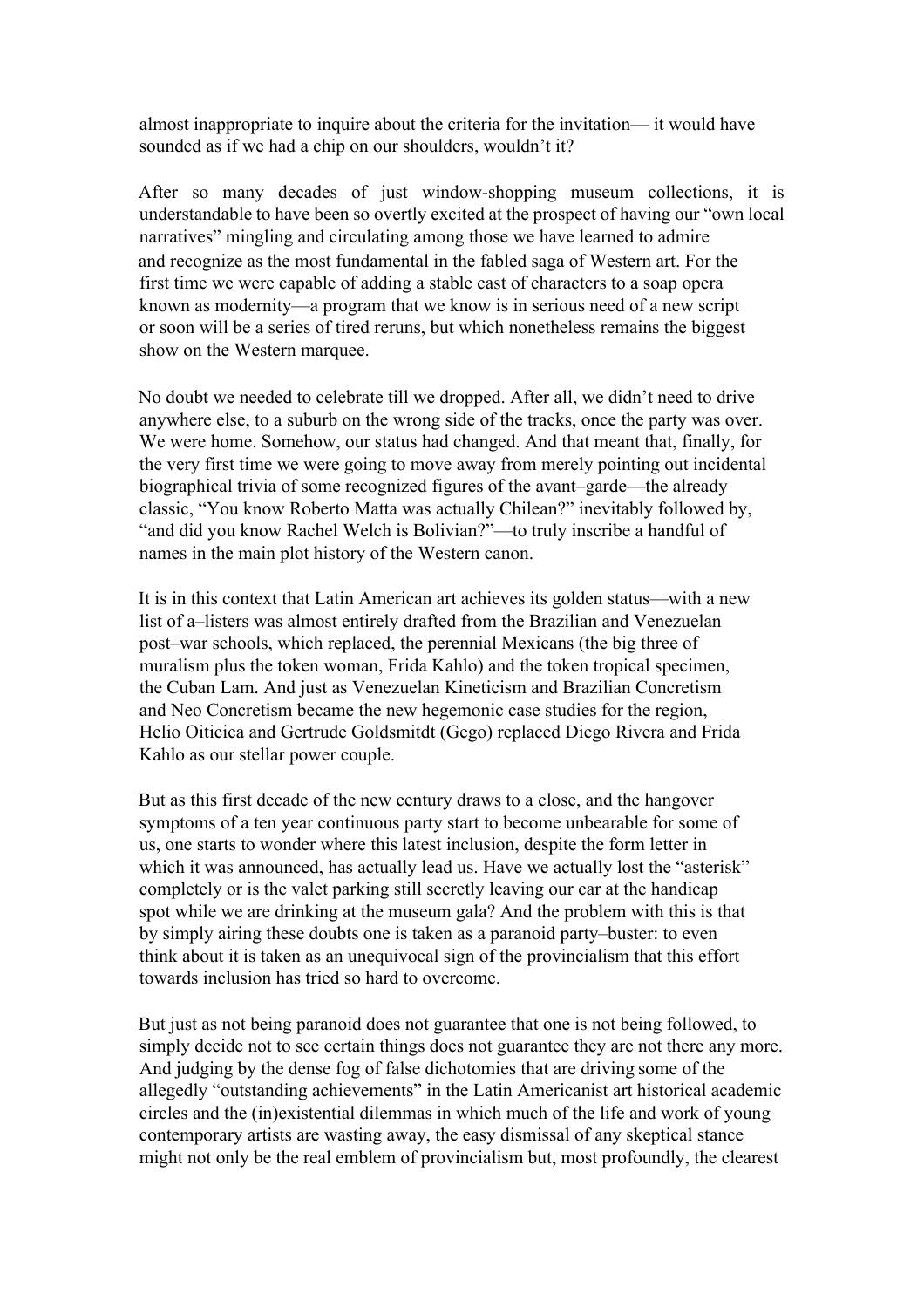case that, once more, we have not moved one inch from place we began. The whole thing might just have been (again) a non-starter.

The problem is localized at the onset of the route, as their topographers and planners, have tried vehemently to replace one extreme paradigm with its exact opposite, but have missed entirely the point (and the opportunity). The flawed structure still remains intact. If until only a couple of decades ago, one was sick and tired of having Latin American art "exoticized" for its otherness, these days one can only find celebrations of how actually in–tuned we have been with all the developments of European and American artistic practices all along the twentieth century. If the exclusionary side of the dichotomy tried to assert the place in the Western discourse by stressing its "complementary difference"—e.g. the unfaltering "othering" of Mexico as the very definition of the limits of Western discourse—the other, allegedly inclusionary side of the dichotomy is trying to weave Latin American art into the Western discourse by stressing (and trying to find, no matter what) a smooth continuity with it.

Thus, the new hegemonic vision through which Latin American art is now presented is, in what it could be the ultimate perfomative pun, the (inversely) "utopic" one. Its story line is simple: at the climax of feverish modernism, Europeans were producing "utopic models" left and right—models which promised a modern arcadia, where art and life would be once again rejoined. Then all of the sudden, the war came, and the utopian projects were discarded. The whole thing went astray up in Europe. But somehow, these ideas made their way into Latin America, and especially into South America, and because the region was largely untouched by the war, they sprung up again, albeit in their tropical version. The fertile soil, the warm climate and the naivete proper of the premodern condition made it remarkably easy for the utopias to adapt. If in Europe they were green houses experiments, in this side of the world they grew up wildly. We just needed to add water. In that way, the case for demanding our inclusion in the main story line of the Western art was clear: we needed to be part of the canon because we are the natural inheritors, the bearers of the utopian dreams cooked up at the height of modernism.

The funny thing about this version of history is that one does not need to be philologist to recognize, embedded in it, residues of some of the most arcane views of Latin America as "naturally wild" which are inadvertently reified. From the belief of the American continent as the natural place for Eden, to the depiction of the men natural of these shores as bon savants, the only natural thing about his view it is as much as a projection from the metropolis as all the others we have learned to reject on the basis of the exoticization they have fostered. The whole thing feels foreign because, alas, it is so. After all, it was created here (the U.S.) and has, among other things, the indelible imprint of American identitarian politics.

But these blind spots are precisely such because none of these issues seem to trouble none of the most important gurus and operators who seem happy cruising along, leading the way on the brand new highway, commanding our hordes into the final assault to the metropolis. Instead, they seem to be entrenched in an all out war of whether or not the American public is ready, prepared to understand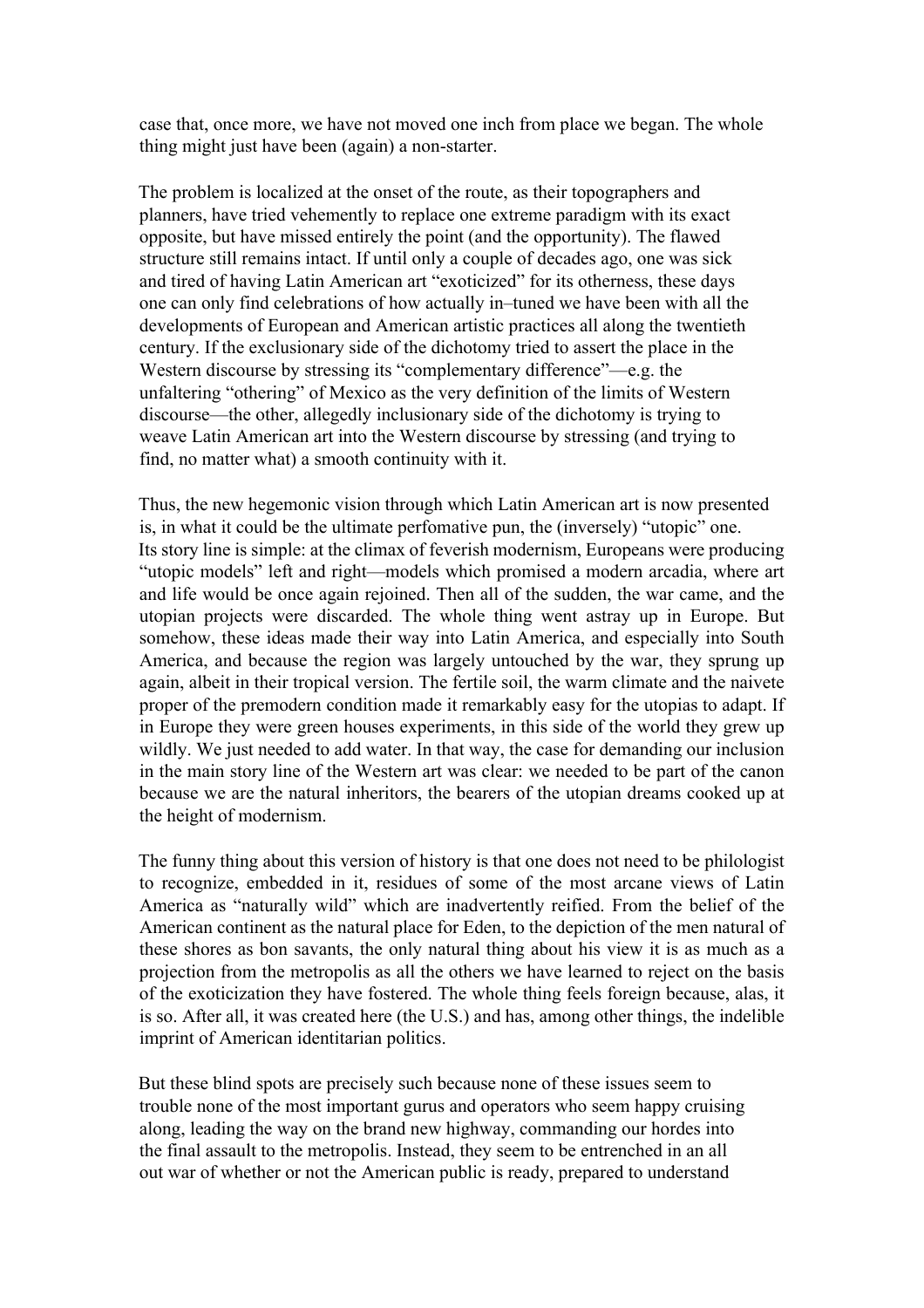the difference between a Gego and a Frida Kahlo. One side of the (false) dichotomy believes that yes, they are ready, and strides to present their collections in what it might amount to the belated unveiling of a visual arts's Esperanto by which every gesture is somehow included (i.e. was always contemplated) in a meta-sintaxis of visual literacy almost geometrical tightness. After all, we might be only one unique family of (western) men. The other camp, tries to argue that Americans are not ready to understand such inclusion and, at this point in time, it is better to prep up, and dye even darker the stripes of the good old-tiger (i.e.

to produce blockbuster shows of colorful inventive), in order make sure that everyone gets it: we are, after all, a whole different creature.

Leaving geometrical hopes aside: why does the American public matters in this matter? Honestly: could that be the ultimate criterion for the ways in which Latin American art is "included" in the (allegedly) universal grammar of visual arts? How come?

It is at this point when it becomes apparent that despite its slickness, the shinny autobahn is built on top of the same beaten paths we have transited forever. That is why the landmarks we are seeing now looked so familiar. The last time we tried this route was circa 1960s, right after the "boom" of Latin American literature, when we believed that the world recognition and celebration of a generation of our novelists who innovated on technique meant that we were finally in the Western canon without the asterisk. It took us some twenty years or so—when we picked up the latest great novel from Latin America at the Berlin airport only to discover that it was one by Angeles Mastretta—to realize that despite Borges we were actually not "in" the way we wanted.

And what failed in the literary field were not the writers, but the historians, cultural promoters and literary critics which came right after them, with their theoretical bulldozers to pave in and unveil the autopista al sur (to Paris) of that time. The disservice to the region was not done when One Hundred Years of Solitude was published in 1967 in Buenos Aires, rather when at some point, some twenty years of bad literary criticism and historiography transformed a cultural gesture of emancipation into a metaphysical claim and we ended up ontologizing our difference. That is why—until very recently—if one was Latin American, the only way of getting invited to the big publishing houses parties was by getting dressed up in a Carmen Miranda custom.

But it is not so much the contemplation of how such quest for showing the cosmopolitan belonging reveals such a narrow minded, provincial anxiety, which makes it just a great contribution to the illustrious history of missing the point that has shaped our quest for identification. The danger lays in the homogenization and reduction of a whole set of issues in favor of an agenda that has, alas, nothing to do with "Latin America". Most importantly: attempting to produce Latin American historiography under this grid is particularly pernicious because it fixes the region into an inherent belatedness which is, effectively, the best way to make sure we never leave the asterisk behind.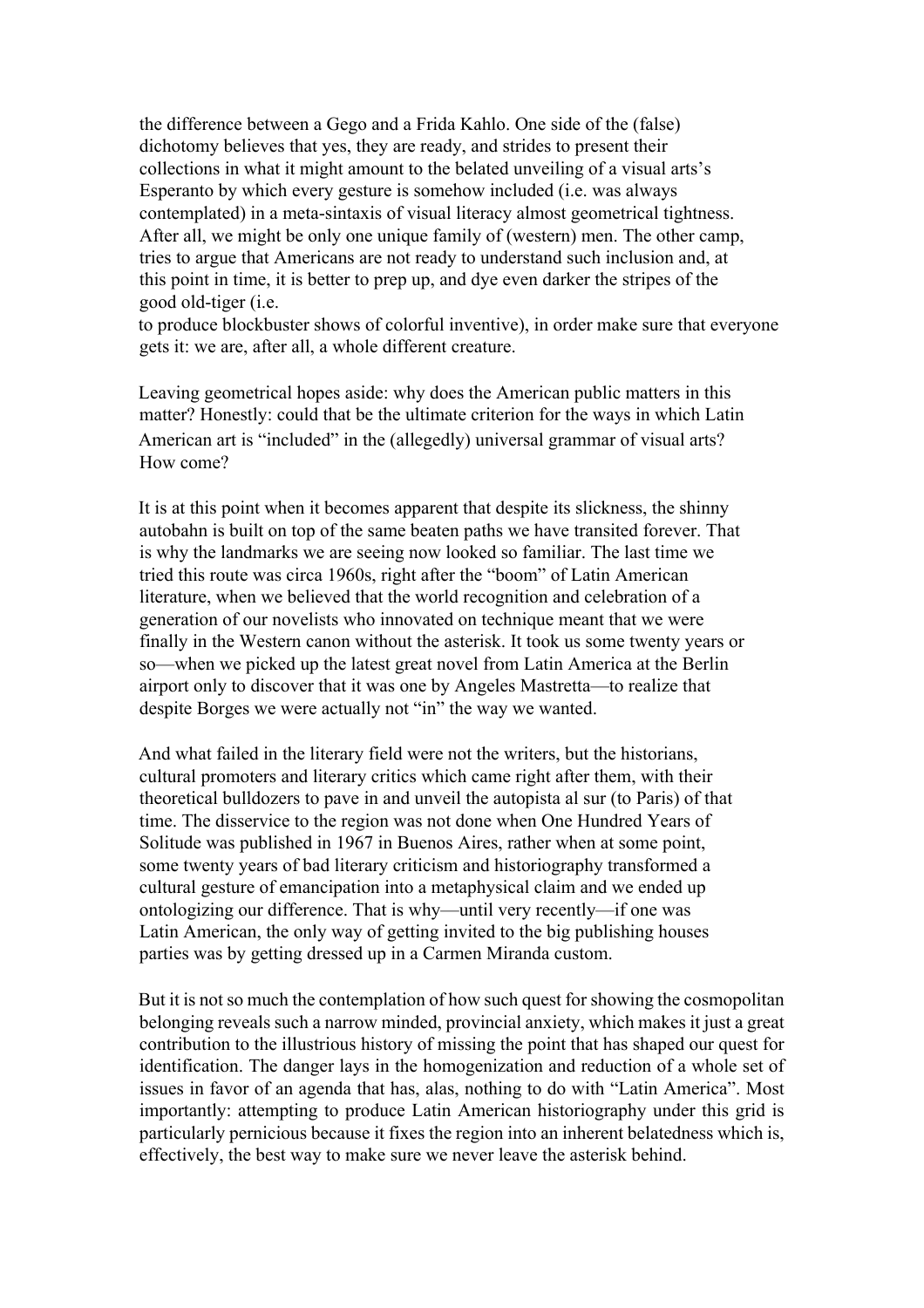Just as it was misguided to put all our marbles in the camp of the "intractable other", it is also misguided and naïve to construct a story about ourselves which simply stresses the similarities and continuities we have with Western civilization. Typecasting, no matter how nice the mold or fond might be, is limiting by definition, and feels poignantly unfair when it is applied to such a liminal region such as Latin America.

Certainly, a bit more dozen years ago, artists and cultural critics of the region had good reasons to be fed up with the very narrow space opened for Latin American art at (still not so in your face) international scene, and used the last wind of their typewriters (after that, they will switch to computers) to do away with the type, decrying the restrains of the narrow characterization of the Latin American cultural production as "Magical Realist or nothing". Something, clearly, had gone totally wrong with the negotiation made in the 60s and 70s, but the hard swing to all the other end of the spectrum that we are experiencing these days is feeling just as restraining and unfair. Both ends are ultimately toothless, inadequate to describe the various speeds and versions of modernity that coexist in such vast and heterogeneous region.

What is ironical, nonetheless, is not that they both end up producing the same distortion in the understanding of the vast cultural phenomena in the region, but that they are both the two sides of the same coin—a coin that we have been willing to tender, to give away, in order to be included in the Western Canon by trying to find ways in which we fit: either as the "other" or as the not so distant cousin. At the end, they are equal resultants of thinking, analizying, and historizicing the production of the region in first and foremost European terms, a framework by which the cultural production of the region is valued insofar they are "contributions" to a larger historical framework in which we should be included.

The problem is, as it has been said, at the starting point: when one starts with Europe as its final destination, one actually starts from Europe too.

But what would happen if we leave the anxiety of inclusion behind? What would it mean to stop writing history, or promoting the understanding of Latin American cultural history as a sequence of periods or movements of "European flavor" which only differentiation between them is the ways (i.e. closeness, proximity, or utter alterity) in which they relate to European developments.

If it possible to only think history and our legitimacy in those terms? What would that entail? Would that imply to discard the artists which we know hold as great masters of Latin American art because (and only because) they were great contributors to the Western Grand Narrative such Borges, Oiticica and Gego, among others?

Of course not. Nonetheless, it implies to try to find a way by which those artists are relevant to the region and, why not, lets say it, to their own national traditions.

Yes, you heard me right: I said national traditions.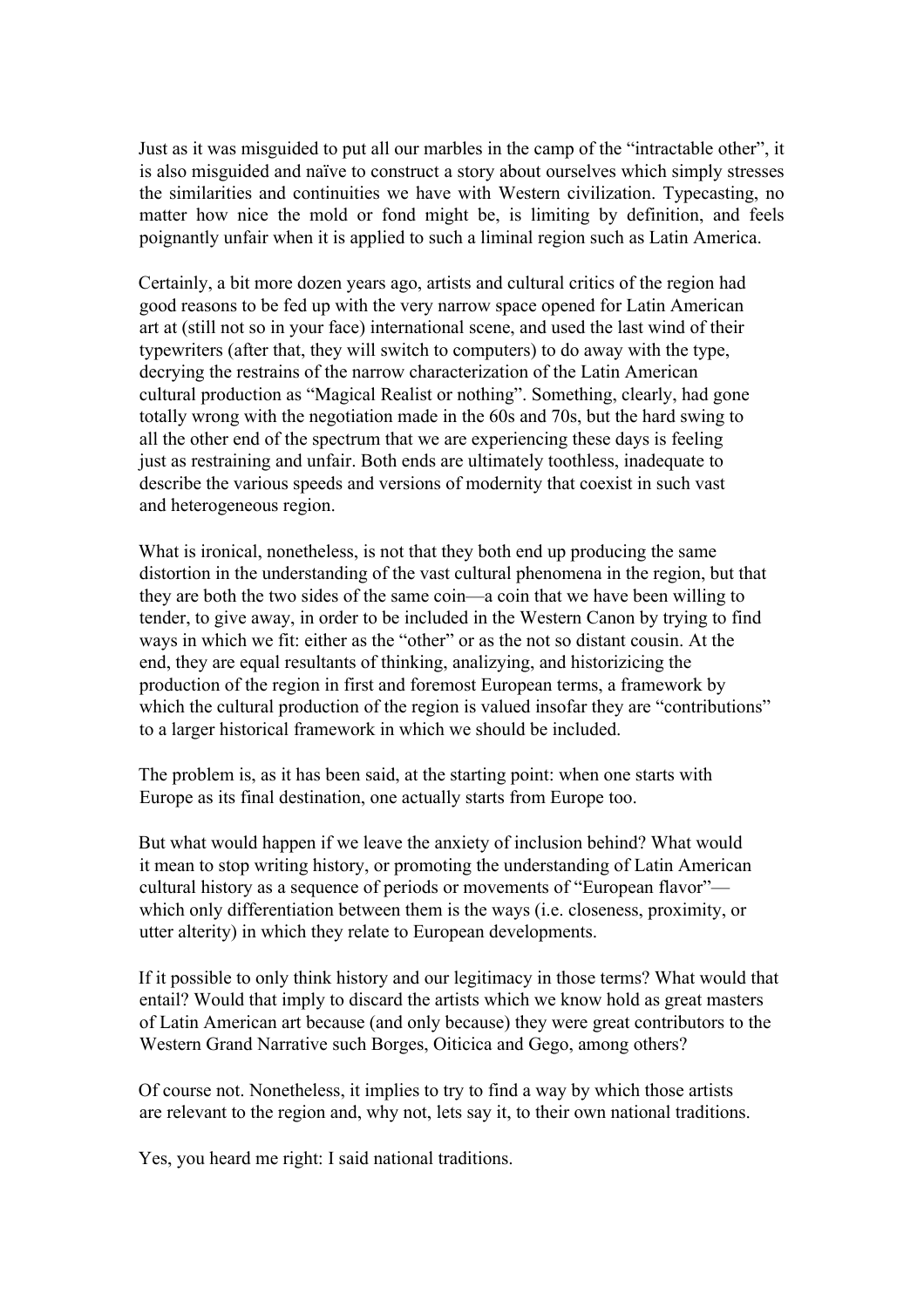Certainly, all of these artists should always be counted in. But they should always be counted in not necessarily because they are the most accomplished "modern specimens" we have had in our soils. Not only because they represent an interesting "variation" (of the tropical kind) of a European paradigm. This will be effectively assuming a secondary position, an inherently derivative standing, in relation to Europe. This spineless version of history will amount to no more than an uneven collection of epiphenomena and the astonishing subvert condemnation of the continent's achievements are inherently belated.

What I am advocating here, therefore, is not a new "epistemology", as some cultural commentators tried to propose in the excesses of the 1990s postcolonial fever. My proposal here does not change the rules of the game, it simply suggests the reasons why we might play it.

In effective terms this means not only to stop believing that the only way of ascribing value to cultural phenomena is by measuring vis a a vis a supposedly monolithic Western Narrative. Seen that way, the Grand Canon is, literally, a musical canon: in which one aria/stage of human "progress", such as "utopia", is sang first in Europe or the United States and then repeated, three bars (or decades) later in Latin America. I want to think that we are a bit more than just an echo; and that history does not have the form of a cacophony of a Hegelian spirit moving westwards.

It actually implies to have it clear that our legitimacy as a cultural region is not based on the achievement of "universality" only by "western canonization".

If we start by remembering that to make the case for the "universality" of a particular object is a very different thing from make its case of being canonical, we might be able to start losing the asterisk once and for all.

[In that way, we will be able to drop false dichotomies such as local vs. universal (when has universal not being local)?]

We need to decouple those terms. And the only way of decoupling them effectively is by doing historical analysis, critical history, that attend to our historical needs those needs need to be our center stage. Only then we will be able to type away our critical history, without being just a type.

## II. Mirages

There might not be fancier, shinier, or more futuristic packages than the ones in which nostalgia circulates every now and then.

Take, for example, the way in which once in a while the call of the wild, the allure of pristine, untouched nature, reaches our cities and becomes audible, soothingly tempting—even feasible. Actually, it should come as no surprise that even now, deep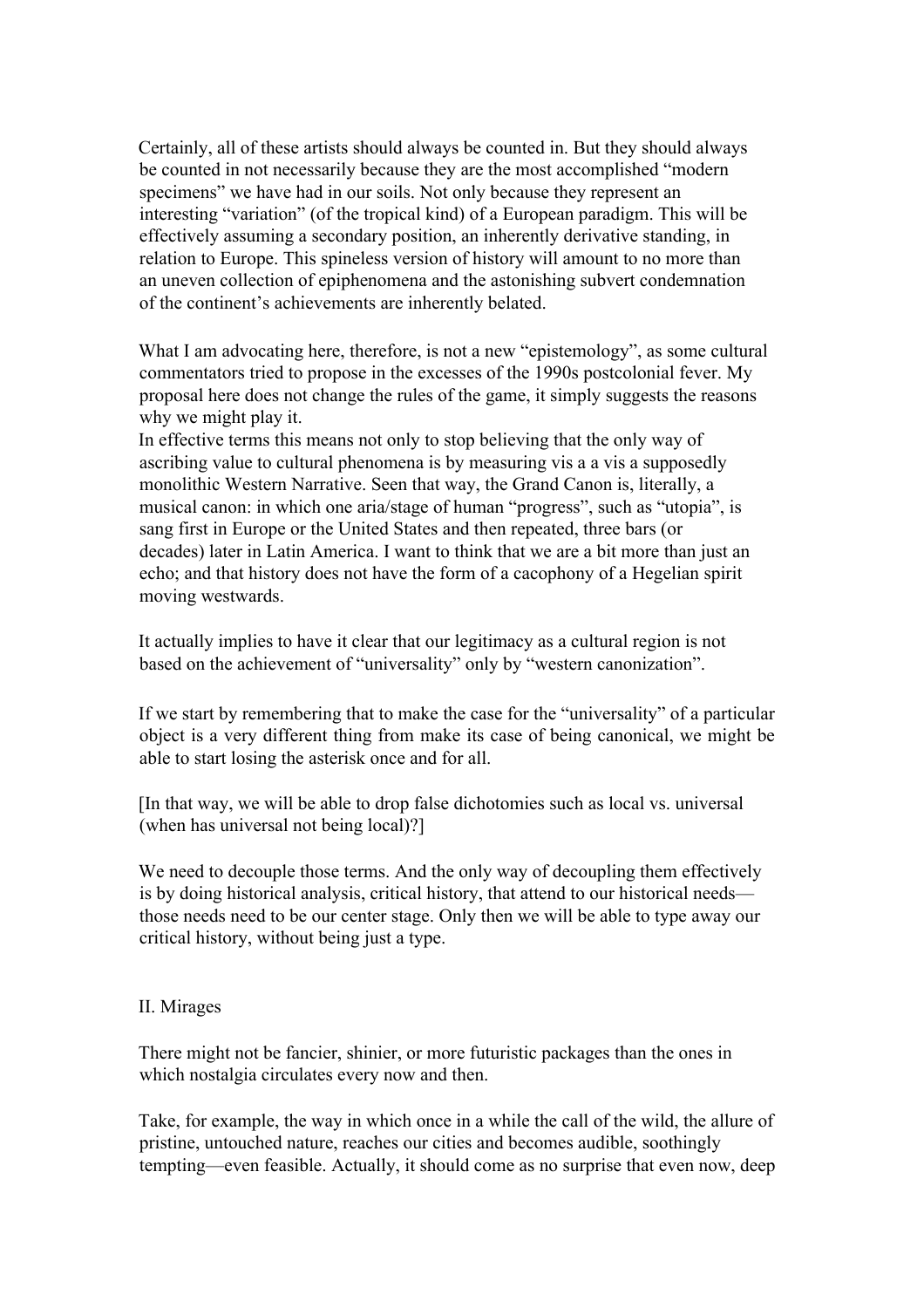into the postmodern era, when the tribulation of existence oscillates/ vacillates between the concrete solidity of our urban grid and the virtuoso virtuality of our daily existence, the call of the wild remains unusually prescient. And persistent. After all, if the tragedy of the virtual (wherein one can have anything one wants or be in perpetual contact with anyone but without having such interactions mean anything) is the withering of experience, then the return to nature promises just the opposite: its blossoming anew.

Thus, in stark contrast to the Facebook milieu which now engulf us—a medium which promises to potentially connect us with "everyone" (i.e. anyone), regardless of whether we even have anything to say to them; to connect with someone does not mean to communicate with them necessarily anymore—the return to pristine wilderness precludes any experiences but real ones. In that sense, "pristine nature" and "real experience" (as opposed to the virtual, or fake, or limited one) are equivalent, or at least they are logically related. And the outcome of the equivalence is, predictably, couched in terms of authentic selfhood: one should retreat to pristine nature because it is the locus of "real experiences," and therefore the locus of one's self–discovery. To be attuned with pristine nature is to be attuned with one's inner, real self. This formula is, of course, hardly new. Since it was first penned by Wordsworth and company—in society as a whole, the poet is not only the one who still really feels and experiences, but such emotions must be "recollected in tranquility" in order to be written—the connection has spurred complete generations of Northern Europeans and Americans to try to "find themselves" in nature, developing over the centuries a culture (and its industry) of the "outdoors". If there is anyone The Northface, Orvis or REI need to thank for their outdoorsy empires in North America, it might not be Lewis and Clark, but Ralph Waldo Emerson or Henry David Thoreau, who ended up securing a privileged space for untarnished nature in the American psyche.

In the woods, we return to reason and faith. There I feel nothing can befall me in life—no disgrace, no calamity (leaving me in my eyes) which nature cannot repair. Standing on the bare ground—my head bathed by the blithe air, and up– lifted into infinite space—all mean egotism vanishes. I become a transparent eye– ball; I am nothing; I see all; the currents of the Universal Being circulated through me; I am part of a particle of God (Emerson, 6).

In fact, as it has been proven in other latitudes (most notably in Latin America, as we will see), for all their macho allure and super human prowess, the adventures of explorers are not enough to foster a culture in which selfhood and nature are interdependent. Quite the opposite: the explorer does not try to find himself or herself in nature, but tries to find something for himself in it. A world of difference or, better said, an era of difference is packed in this slight syntactic difference: if the Romantic idealist might prefigure an ecological postmodern conscience, the explorer is the embodiment of a staunchest version of modernity. And it is precisely this antagonistic relation with wilderness embodied by the conquistador (the most primitive version of the explorer) that needs to be brought to the forefront when considering our uncertain tropical terrains.